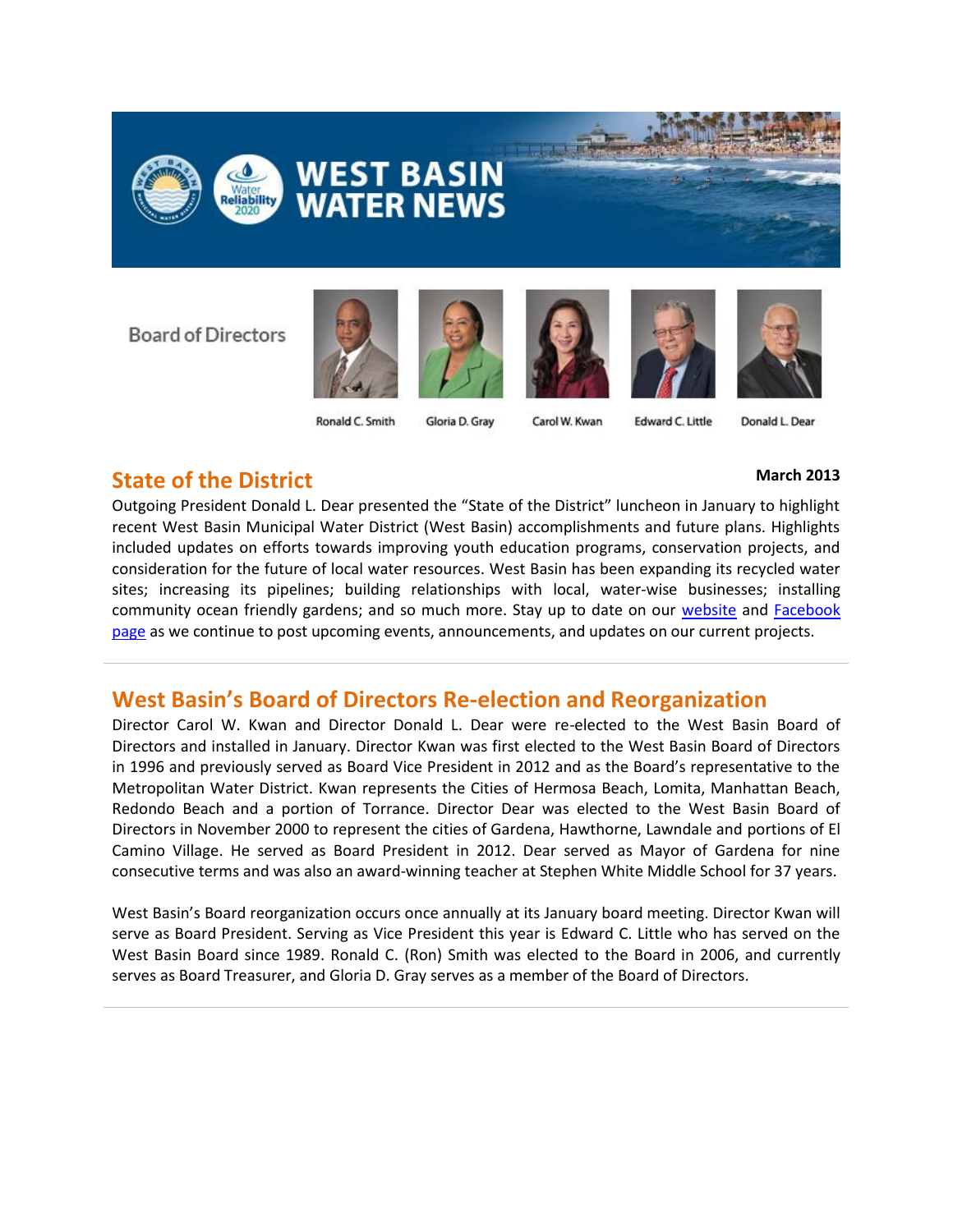# **Deadline: March 15 to Turn in Submissions for the 2013 Water is Life Student Art Contest**



Calling all artists! West Basin is encouraging students to learn about the importance of water and express the value of this precious resource through art. One grand prize (a MacBook Pro laptop) will be awarded to an individual in the elementary, middle, and high school categories. All third to twelfth grade students, currently enrolled in schools within West Basin's service area, are encouraged to participate. The deadline to submit student art is March 15, 2013. Visit the Water is Life Student art page [here](http://www.westbasin.org/education/education-programs/water-is-life-student-art-contest) for further details.

### **Free Water-Saving Toilet Events**



Residents from West Basin's service area can take advantage of our Free High-Efficiency Toilet events which are being hosted across the coastal Los Angeles area.

The first event took place on February 23 in Gardena. Residents came to replace their older toilets, manufactured before 1992, with free high-efficiency toilets which use 1.28 gallons per flush. West Basin hosted the event at the Normandie Casino parking lot and 300 toilets were distributed. Our second event of the year, took place at Manhattan Beach Middle School on March 9. More than 200 toilets were distributed to Beach City residents to help make their homes more water efficient.

These events are part of the larger goal of West Basin's Water Reliability 2020 program to promote water efficiency in partnership with local residents. This program creates 50 percent

more local water supplies through water conservation and recycling and ocean-water desalination.

Look for the next High-Efficiency Toilet event coming to Inglewood on May 4. For more information: call (866) 861-0784 or visi[t www.waterprograms.com/westbasin.](http://www.waterprograms.com/westbasin)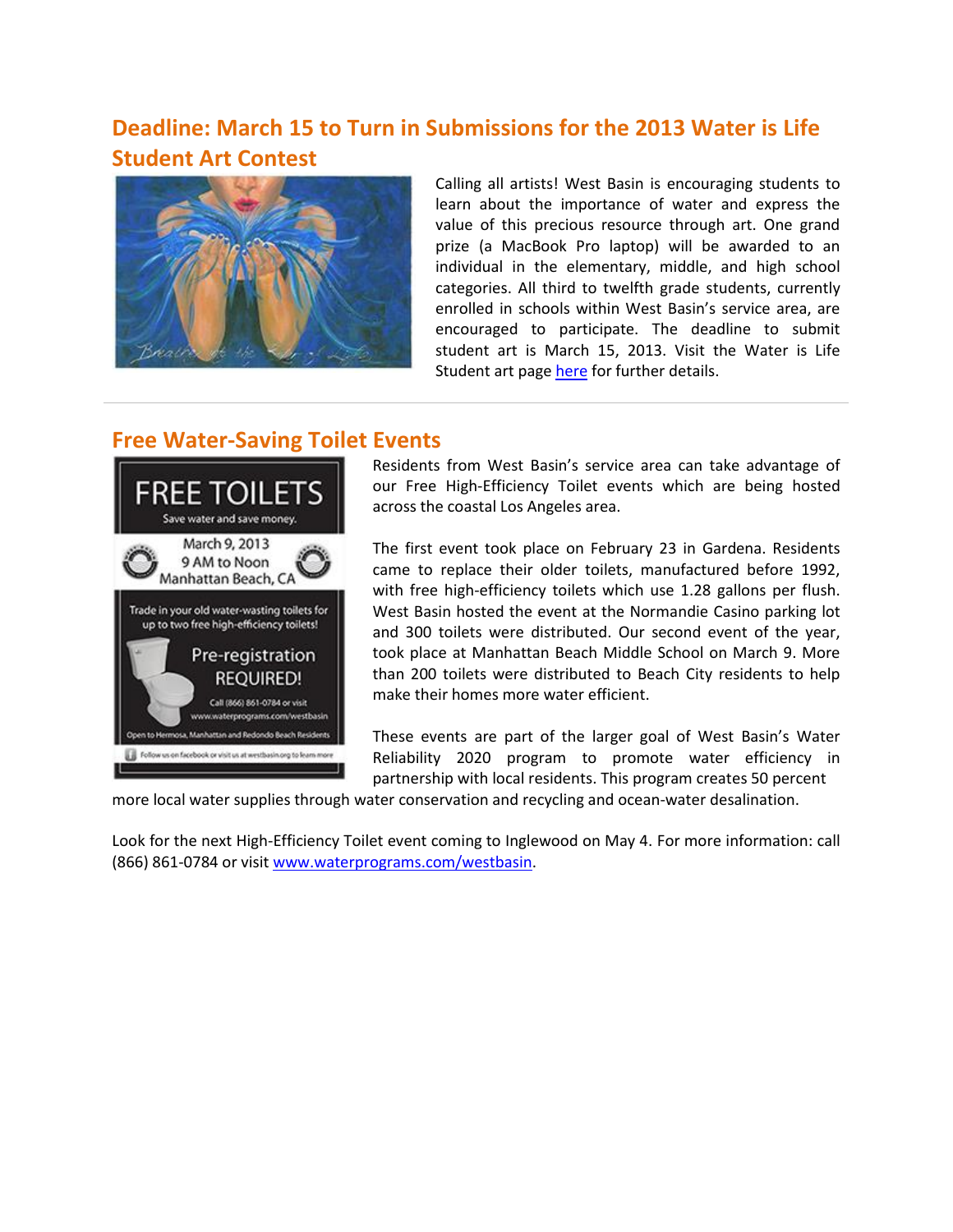### **Home Depot Plant Sales Just in Time for Spring**



West Basin, The Home Depot and their vendors have partnered to offer special deals and great savings on select varieties of low-water-use plants at each of the parking lot events throughout coastal Los Angeles. Events will take place from 8 a.m. to noon.

The Home Depot works closely with their wholesale growers to have a large selection of specially labeled, drought-tolerant plant selections available to the public at these events. Visitors will learn about water-saving soils and high-efficiency irrigation through free gardening demonstrations. The event will also include free high-efficiency water devices, hands-on children's workshops, and free raffles.



Mark your calendars to visit one of these events at a location near you. For full details, clic[k here.](http://www.westbasin.org/files/events/water-conservation-events-carson-03-02-13.pdf)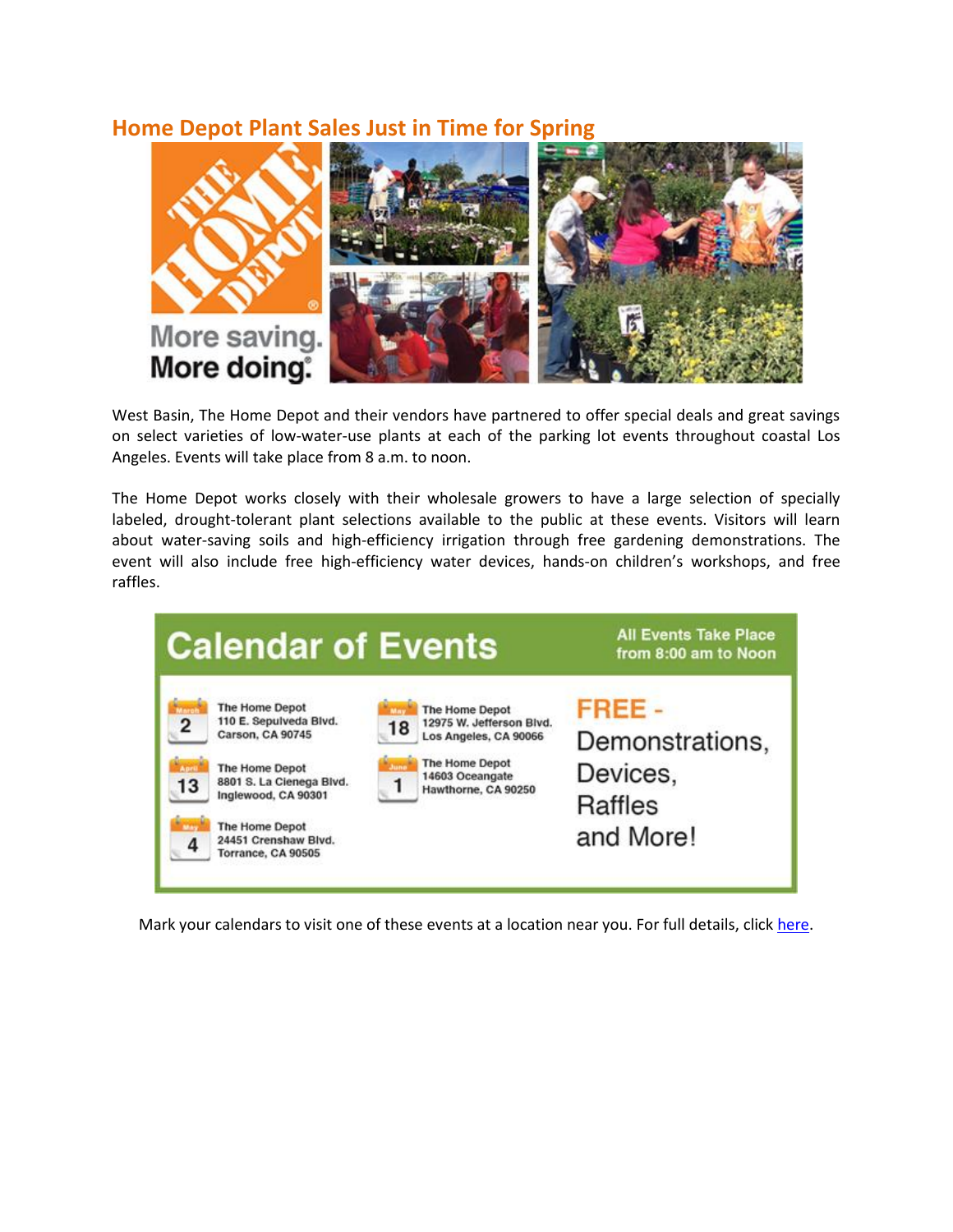# **West Basin and Redondo Union High School students dedicate new OFG Garden**



In February, Redondo Union High School (RUHS) celebrated the dedication of their newly created Ocean-Friendly Garden (OFG) after RUHS students and faculty participated in a hands-on workshop on sustainable gardening techniques to build and create the garden. RUHS students helped remove water-wasting turf from the school ground and installed sheet mulch, drip irrigation, bioswales, and drought tolerant plants in coordination with West Basin and the Surfrider Foundation.

The garden is located on One Sea Hawk Way (on Diamond Street) for students and visitors to enjoy. RUHS students will monitor the flora and fauna as part of an ongoing science curriculum. Full funding for this garden was provided by Metropolitan Water District, the Department of Water Resources, and California Water Service Company.

Change your water inefficient front lawn into an ocean-friendly garden by taking a free OFG class from West Basin. Click [here](http://www.westbasin.org/water-reliability-2020/conservation/landscape-gardening-programs/ocean-friendly-garden) for more information.

### **Spotlight On: California Water Service Company**



California Water Service Company (Cal Water) is the largest investor-owned American water utility west of the Mississippi River and the third largest in the country. Cal Water provides utility services to almost two million people in 100 communities. Cal Water also maintains West Basin's recycled water distribution system.

Cal Water is a longtime partner of West Basin, and has been especially vital in its support of conservation programs as part of Water Reliability 2020. Thank you to Cal Water for their ongoing collaboration to our communities' important water-efficiency programs:

### **Recent Cal Water Partnership Support for:**

- Redondo Beach Water Bottle Filling Station, October 2012
- Hands-on Workshops for Ocean Friendly Garden at Redondo Union High School, January 2013
- Manhattan Beach High-Efficiency Toilet Event, March 2013
- The Home Depot Water-Efficient Plant Sales, March June 2013
- Audits and incentives for larger commercial and industrial businesses, Ongoing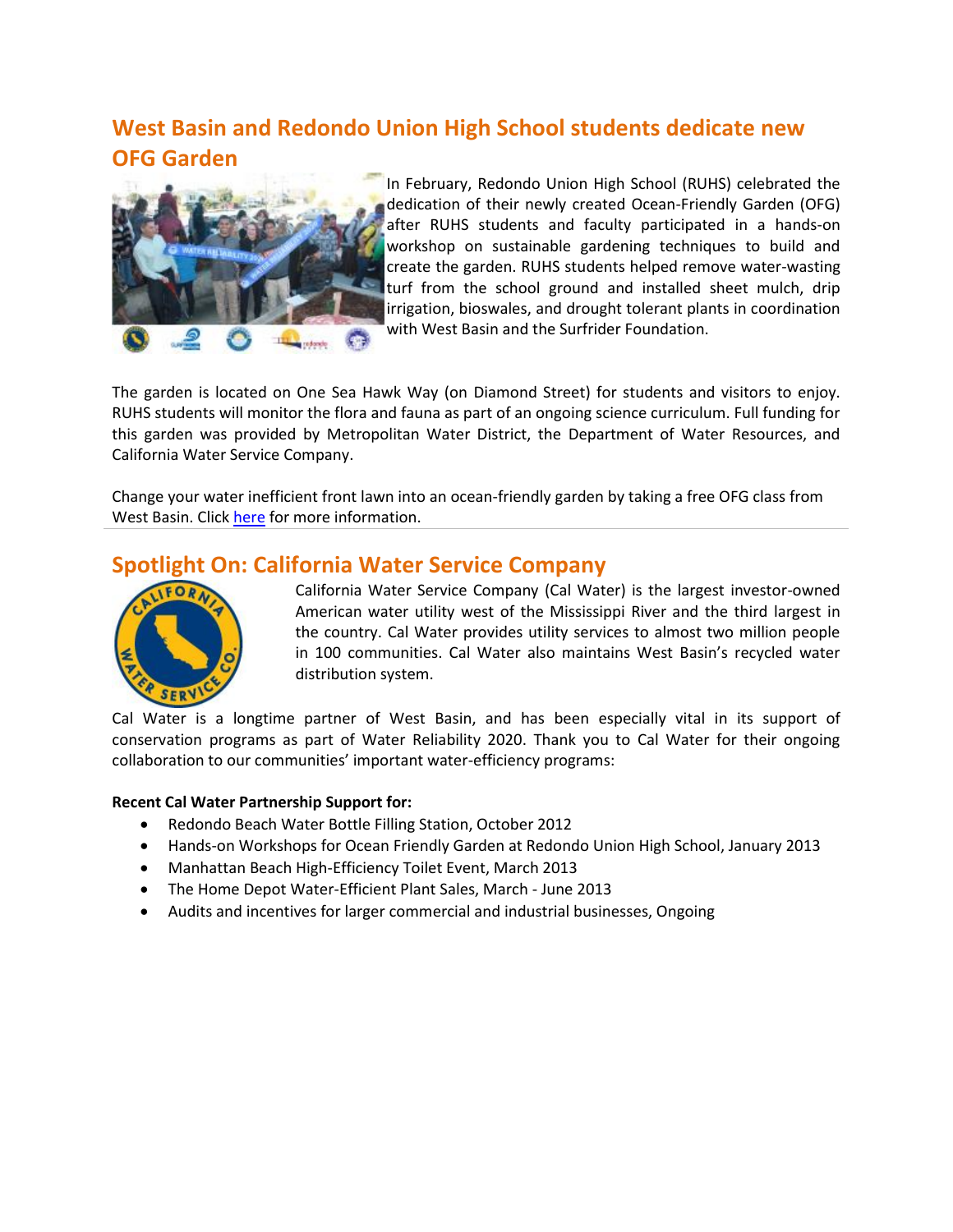

#### $1^{\mathsf{st}}$ **st Annual California Water 101 Summit**



February 1 marked West Basin's first annual California Water 101 Summit in Sacramento. The summit invited legislative members and staff from Southern California's State Senate and Assembly offices to hear about California's current water challenges, goals, and initiatives.

The panel presented California's current water concerns to more than 30 legislative offices on issues such as: water supply infrastructure, achieving co-equal goals in the Delta, the importance of the Bay Delta Conservation Plan (BDCP), water recycling, ocean water desalination, and water efficiency investments and techniques.

Speakers for the forum included: Director Mark Cowin (Department of Water Resources), Karla Nemeth (Bay Delta Conservation Plan), Jeff Kightlinger (Metropolitan Water District), Dr. Dave Smith (California WateReuse), Ron Davis (CalDesal), Paul Jones (Eastern Municipal Water District), Rich Nagel (West Basin Municipal Water District) along with special guests: Frances (Fran) Spivy-Weber (State Water Resources Control Board) and Director Gloria Gray (West Basin Municipal Water District, Metropolitan Water District and the Delta Stewardship Council). The Summit reflects West Basin's commitment to the partnership necessary to meet the state's complex water concerns.

### **Return on Investment: A Penny-a-Day**

In January, the California State Auditor released a report on water rates for the Southeastern County of Los Angeles. The State Legislature requested that an audit be done to review various issues affecting water rates and rate increases.

West Basin received favorable reviews from the audit. The average rate increase from participating agencies from 2008 - 2012 was 51 percent, whereas West Basin's increases averaged only 31 percent. West Basin's administrative costs at two percent were also very low in comparison to an average of 17 percent.

The audit also provided an estimated breakdown of rates for a family of four for a month. On average,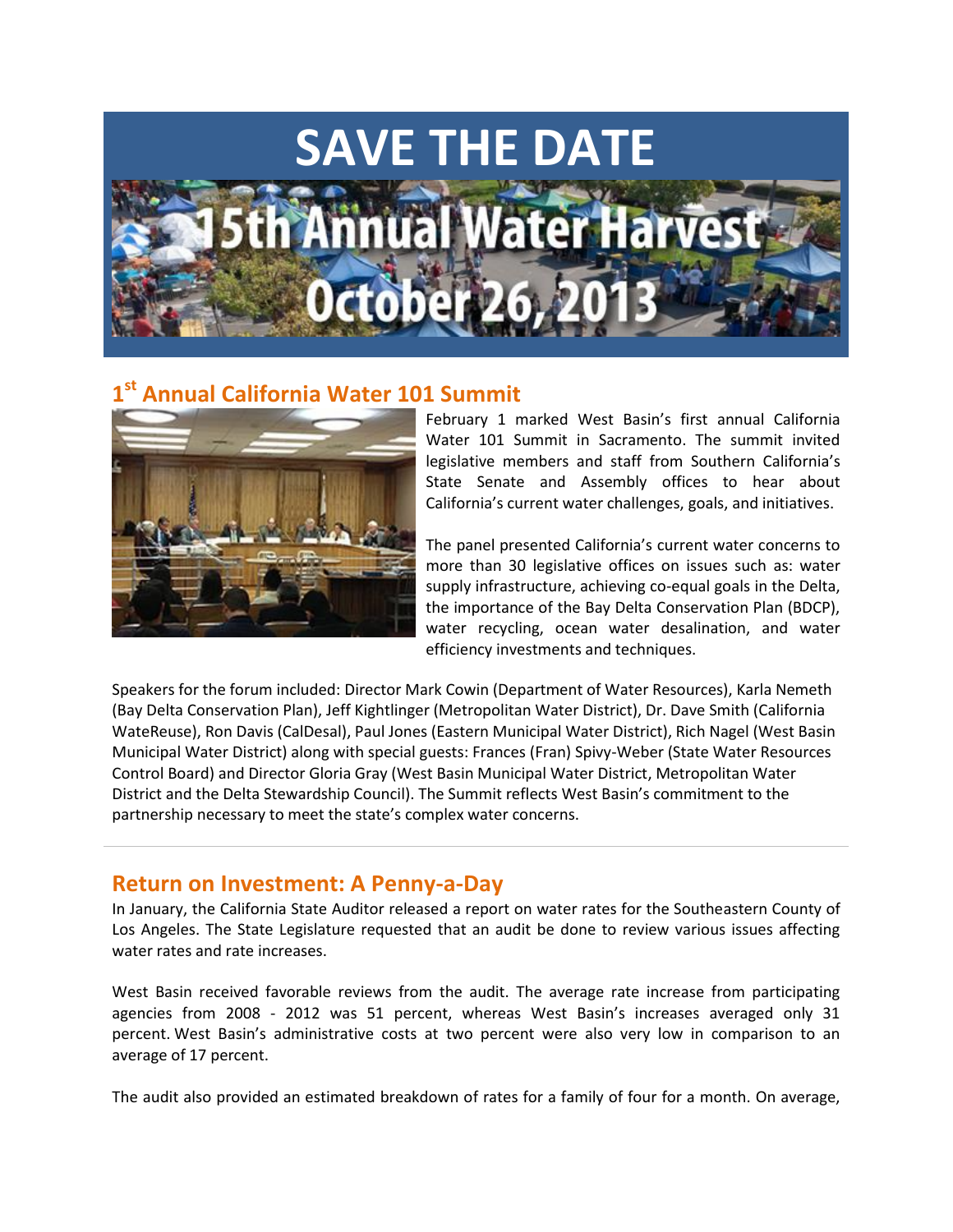an individual uses 125 gallons of water per day. Your water supplier purchases drinking water from West Basin and of your bill, just one penny-a-day goes to West Basin.

### **For a penny-a-day, West Basin is able to provide:**

- Active water efficiency/conservation programs which provide free water-efficiency devices to the community;
- A world-renowned water recycling plant including 130 mile distribution system to more than 350 customer sites and three satellite water recycling plants;
- An annual water and environmental education program for over 10,000 children and adults;
- The Water Reliability 2020 program to improve local-control and reliability for future water supplies; and
- Groundbreaking ocean-water desalination research, including marine life protection, energy reduction and cost-efficiency research at the ocean-water desalination demonstration facility in Redondo Beach.



### **Cat Kuhlman Visits Ocean Water-Desalination Demonstration Facility**

Catherine (Cat) Kuhlman, the Ocean Protection Council's Executive Director/Deputy Secretary for Oceans and Coastal Matters, visited West Basin's Ocean-Water Desalination Demonstration Facility for a tour in January. State Water Resources Control Board Member Fran Spivy-Weber also toured with the group who was briefed on the steps West Basin is taking to protect ocean life while researching how to produce potable drinking water from ocean water.

### **Blue Jeans Maker Goes Green and Receives Grant**



The West Basin Board of Directors presented a \$10,000 grant funding check to Blue Creations of California, Inc. The grant recognized Blue Creations' investment in water-saving practices for their business. Blue Creations is a local Carson business which processes denim jeans for top companies in the fashion industry with various washes and dyes. They installed a state-of-the-art ozone system, which will use 50 percent less water and natural gas in production.